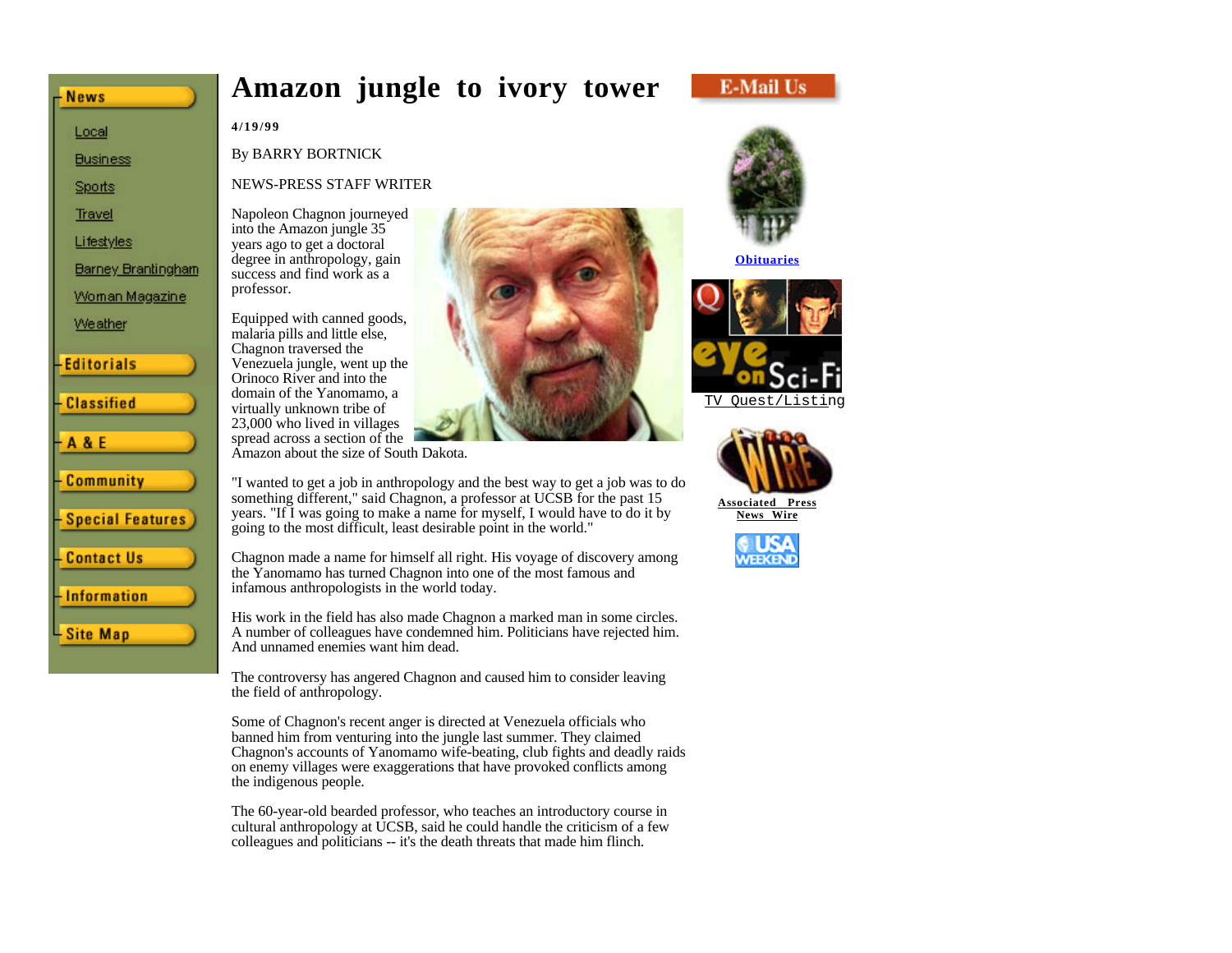"I was told by friends that people are angry at me and that people in Venezuela can be killed for as little as \$100 and that I would be a prime candidate for such a thing," Chagnon recalled of his last trip. "That advice was not far behind my consciousness when I left Venezuela."

Chagnon has trekked into the land of the Yanomamo numerous times and spent nearly six years living among the tribe over the decades. His book on the natives, "Yanomamo: The Fierce People," has sold 800,000 copies over 30 years and is required reading in universities across the nation.

Yet in some circles, Chagnon is notorious.

"Chagnon is a kind of right-wing character who has a paranoid attitude on people he considers lefty," said Terence Turner, a professor of anthropology at Cornell and critic of Chagnon's work. "He believes he is the sole authority on Yanomamo matters ... There is no unified side against Chagnon. It is virtually Chagnon against everyone else."

Chagnon contends such negative opinions come from a vocal minority of anthropologists who don't like what his research says about the state of man in nature.

"If you make soup with one elephant and one skunk, the flavor of the skunk will still be overwhelming," he said.

But the stink has become too pungent, even for Chagnon, who says he's had enough and may leave the profession for good.

"If I can't do research on the Yanomamo, I am not sure I want to be an anthropologist," he said. "I won't go through this nonsense."

Chagnon sold his San Roque home this winter and will take a year's leave from UCSB next fall to write a book about the current political and professional intrigue he blames on a slew of enemies. The rivals, he contends, range from Catholic missionaries in Venezuela, who want to control the Yanomamo, to a handful of, as he said, "left-wing" anthropologists who consider his research politically incorrect because it dares to portray one group of indigenous people as savage, not noble.

"There is a witch hunt going on in anthropology today," Chagnon said. "People look for heretics and appoint themselves ayatollahs who punish the heretic for his ÔSatanic Verses.'"

Things were different in the fall of 1964 when Chagnon first stepped into the unknown and withstood dehydration, bug bites, sickness and isolation on that first jungle experience. He was only 24 at the time and all that stood between him and a doctorate degree was a year of field work in some obscure corner of the world.

# **INTO THE JUNGLE**

Chagnon had no idea what to expect from the Yanomamo when he first arrived. He did not speak their language and knew little about their culture.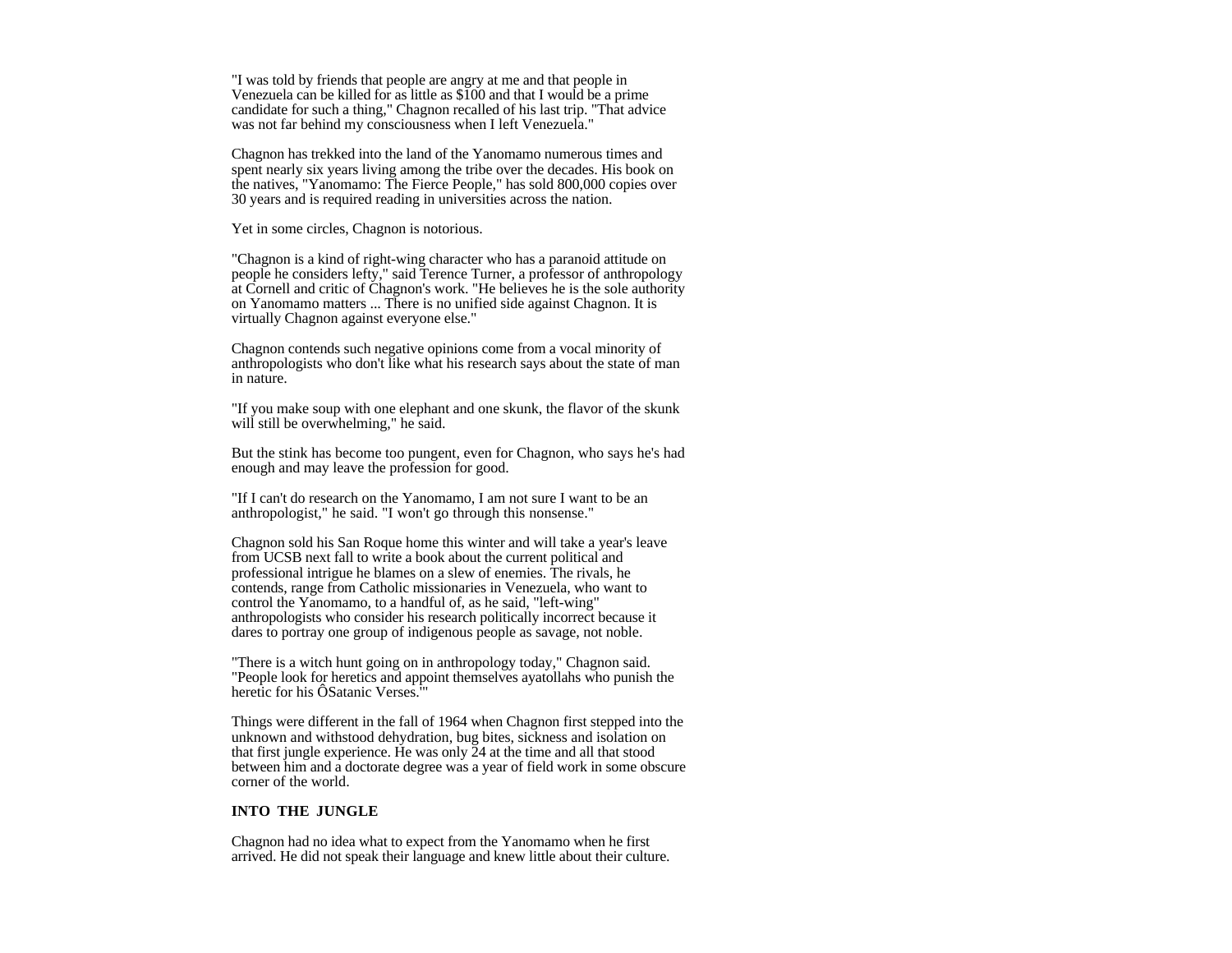Years of study led him to believe that all indigenous peoples were peaceful beings who lived in blissful harmony. Chagnon found something very different and soon questioned his prior beliefs.

"My heart began to pound as we approached the village," he wrote in his ground-breaking book about the Yanomamo. "I looked up and gasped when I saw a dozen burly, naked, sweaty, hideous men staring at us down the shafts of their drawn arrows. Immense wads of green tobacco were stuck between their lower teeth and lips making them look even more hideous, and strands of dark-green slime dropped or hung from their nostrils -- strands so long they clung to their pectoral muscles or drizzled down their chins."

The grotesque effect was the result of an hallucinogenic drug the Yanomamo had blown up their noses.

"My next discovery was that there were a dozen or so vicious, underfed dogs snapping at my legs, circling me as if I were their next meal," he wrote. "I was horrified. What kind of welcome was this?"

Typical, considering that the village had been involved in a serious fight with a group from another community. Seven women had been abducted by a neighboring village. Club fights had taken place and vows of revenge had been proclaimed.

Chagnon had walked into the middle of a fairly common occurrence -- a Yanomamo feud that began over women and led to deadly conflict.

Though Chagnon's research delved into numerous aspects of Yanomamo life, including their spiritual beliefs, their gardening techniques and their genealogy, much of his work centered on their warlike behavior. These were not noble natives, but fierce people engaged in constant battles.

During Chagnon's initial 15-month study, he witnessed numerous club fights and traveled to villages that had suffered human loss from raids.

"I was in villages where arrows were flying in and I pulled arrows out of people who got shot," he said. "Their mortality rates from violence were extremely high. One village was raided 25 times. Warfare was common. Thirty percent of the adult deaths were from violence."

### **CONFLICTING THEORIES**

Up to that point most anthropologists, including Chagnon, believed that violence among undisturbed native people stemmed from a lack of material resources, such as land, water and wild foods. The popular theory, known as cultural materialism, suggested that lack of material resources or the influence of outsiders created conflicts among a people normally in balance.

Chagnon's research, however, showed the Yanomamo fought wars that originated over women. Successful warriors collected more wives and had more children. This biological-based concept called back to Charles Darwin's theory of the survival of the fittest. By striking a blow for Darwin and the 17th century English philosopher Thomas Hobbes, who concluded that life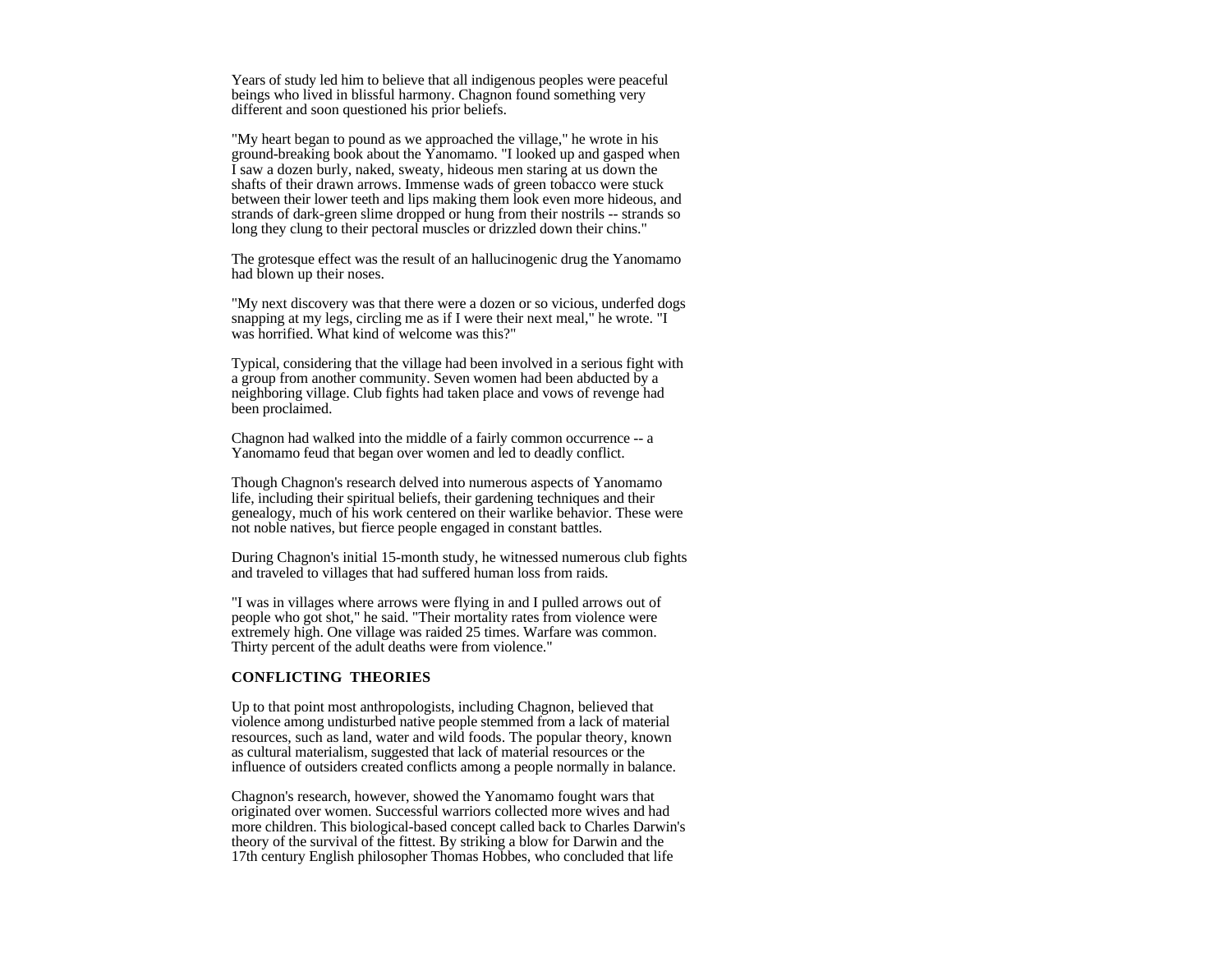in nature was "plain, short, nasty and brutish," Chagnon had declared war on the beliefs of his colleagues.

"I came to a remarkable conclusion for which the soft-headed social scientists of the world have never forgiven me," Chagnon said.

Chagnon, a quick-tempered man and passionate pipe smoker, has published more than 100 scientific articles about his visits with the Yanomamo. Few articles provoked as much controversy in cultural anthropology as his 1988 publication in the journal Science, which further damned him in the eyes of those who disagreed with his conclusions and thought he had become famous by exploiting the Yanomamo.

One Yanomamo expert, French anthropologist Jacques Lizot, has also taken issue with Chagnon's work.

"There is not a single Yanomamo specialist who agrees with Chagnon's theories," Lizot has said in the past.

One of Chagnon's former graduate students, Ken Good, now a professor at New Jersey City University, who lived among the Yanomamo and married a teen-age Yanomamo girl, also disagrees with Chagnon's views.

"Wherever he goes, Chagnon leaves a trail of bad feelings," Good said. "His description of the Yanomamo as fierce people was very offensive to anthropologists. The research was a product of Chagnon himself. Now a generation of students believe the Yanomamo are the most violent people on Earth, but they are not."

Good wrote his own book about life with the Yanomamo. "Into the Heart: One Man's Pursuit of Love and Knowledge Among the Yanomamo," tells the story of his relationship with the girl he met in the jungle. Good had three children with the Yanomamo woman. She has since returned to the jungle. The children remained with him.

The book also took shots at Chagnon. Today, Good makes no bones about his dislike for his former teacher.

"We (anthropologists) are sick of Chagnon," Good said. "He has caused such a mess, and much of this has to do with him."

## **WAR WITH THE CHURCH**

One of the most influential groups at odds with Chagnon has been the Salesian missionaries. The Catholic order has for decades run churches near some Yanomamo villages and sought to convert the natives to Christianity.

Chagnon has accused the missionaries of unwittingly spreading Western diseases to the Indians which led to countless deaths. He has also attacked the church for giving the Yanomamo shotguns in trade. "When you give a fierce man a new weapon, he wants to use it," Chagnon said.

Chagnon and the missionaries collided head-on in 1993 when a band of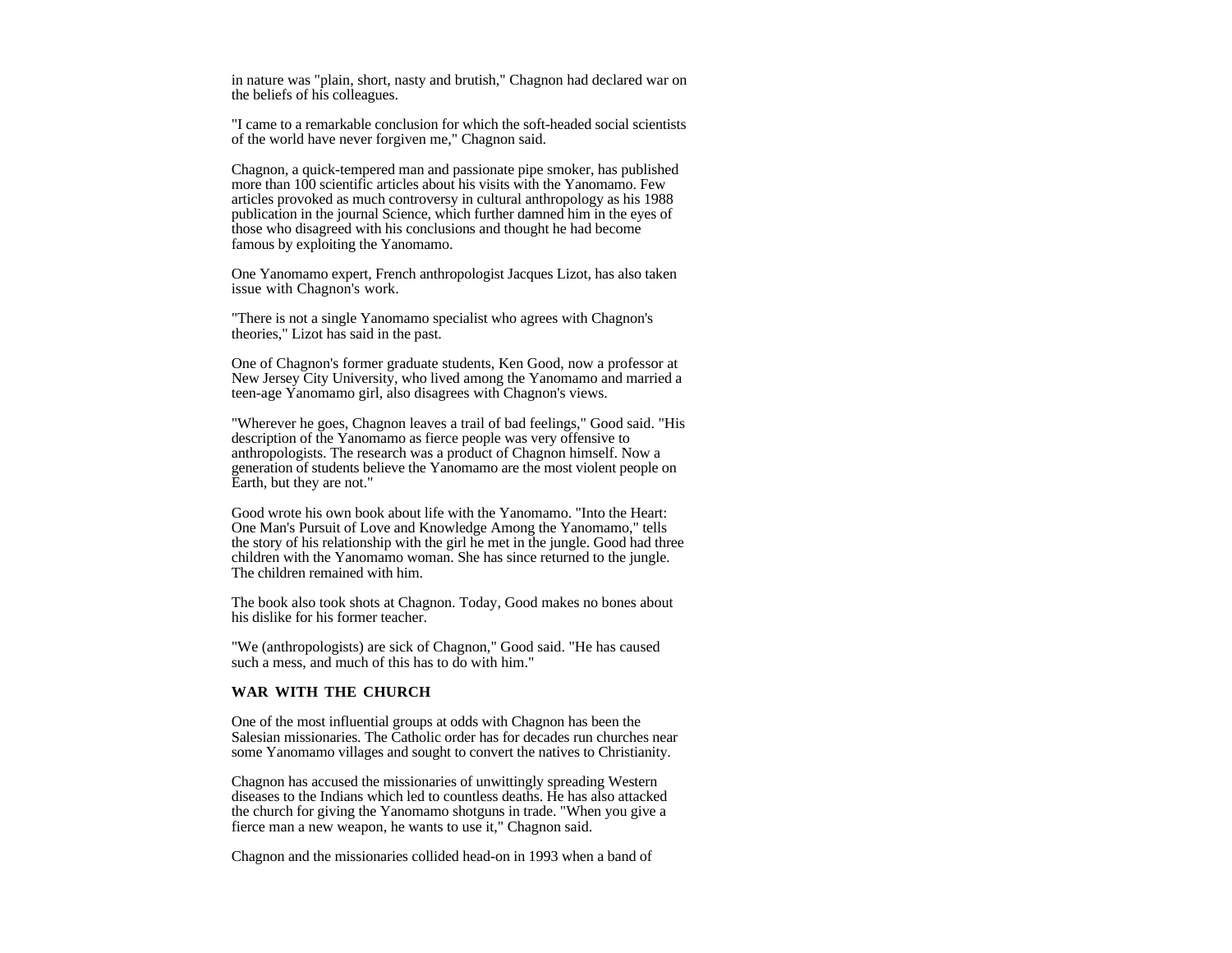Brazilian miners murdered 17 Yanomamo. Chagnon and his Venezuelan friend, a former dentist turned naturalist named Charles Brewer, were appointed to investigate the atrocity by then-Venezuelan President Ramon J. Velasquez. The appointment outraged the Salesians and many others who accused Brewer of having suspicious ties to gold miners.

The political stink led to the formation of a second investigative team headed by a Salesian bishop. In short order, Chagnon and Brewer were out.

No one has ever been brought to trial for the killings.

Outraged by the turn of events, Chagnon vented in an op-ed piece published in the New York Times on Oct. 23, 1993. In it, Chagnon accused the missionaries of dragging their feet to maintain power over the Yanomamo territory.

"The massacre site was horrifying," Chagnon wrote. "But equally worrisome was the effort of the local authorities -- the Roman Catholic Salesian missionaries -- to derail our investigation and keep the plight of the Yanomamo hidden."

The bad press Chagnon spread came back to haunt him. Not long after his op-ed piece was published, negative "dossiers" appeared at American universities, including UCSB. The documents, sent out by the Salesians, include unfavorable Venezuelan newspaper articles that accused Chagnon of having ties to gold miners.

Chagnon contends the claims are groundless and the product of "limp-wristed anthropologists in South America who are afraid to take on the Salesians."

Chagnon partially blames himself for the controversy.

"I bear 50 percent of the responsibility," he said. "I never drew first blood, but responded to the attacks and my responses were so devastating that it shocked them. When I responded it had very significant international consequences."

Others familiar with feud say Chagnon is not at fault.

"Chagnon has portrayed the Yanomamo as fierce because the Yanomamo are proud of being fierce," said Chagnon's friend and fellow anthropologist, Robin Fox of Rutgers University. "But the left wing does not like this, and there is a bizarre coalition in Venezuela of politicians and academics who are in cahoots with the church, which is fighting for territorial dominance ... It's political correctness gone mad."

Though controversial, Chagnon remains a favorite among his contemporaries at UCSB.

"He's an inspiration," said Michael Jochim, an archaeologist who has been with UCSB's anthropology department for 20 years. "Some people don't like his results, but no one else in the world can match his data gathering. He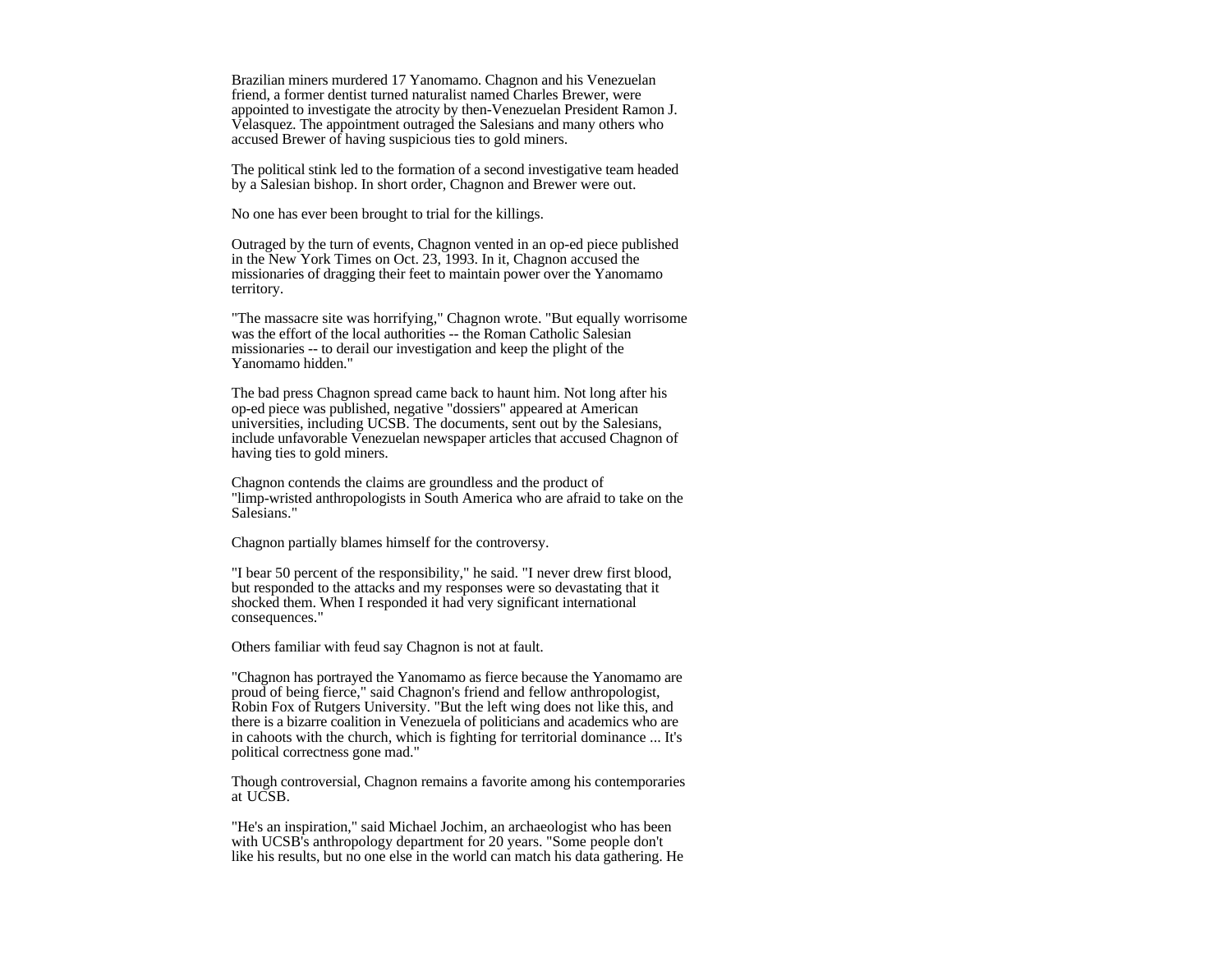is unique and dedicated. A lot of anthropologists undergo rigors, but his are tough. I don't know how he does it."

#### **END GAME**

Today, Napoleon Chagnon seeks a less maddening life. He plans to go native again next fall and return to his roots in northern Michigan where he grew up as one of 12 children.

Life was a bit brutish for Chagnon during those early years in Port Austin, a summer tourist town of 500. His father was a day laborer and the family had few luxuries. Indoor plumbing was an extravagance the Chagnon home could not afford.

Raised as a devout Roman Catholic, Chagnon was taught at an early age that "God made everything."

He questioned that notion through books.

"If you read about the birth of the sun, for example, you realize there are scientific explanations for things," Chagnon said.

After graduating high school, Chagnon got \$100 from his father, who wished him luck in life. In other words, the free ride was over. From now on, if Chagnon came home for food or shelter, he would have to pay.

"That is how it was then," Chagnon said. "Kids were considered a liability."

Chagnon excelled in high school and won a scholarship that guaranteed him a job as a highway surveyor. Instead, he enrolled at University of Michigan. It was 1957, and the Russians had just stunned the world with their Sputnik satellite. Like so many other competitive young Americans, Chagnon wanted to study physics and do his part for the country. An introductory course in anthropology changed all that.

"At the time, I did not even know what anthropology was," he said. "I thought it was the study of bugs."

That first class led to another and by the end of Chagnon's sophomore year, he had given up physics and found a calling.

"Anthropology was a field in which fundamental questions are answered, like why you believe in God and not spirits, or why people avoid eating meat on Fridays," he said. "These are arbitrary customs that humans have come up with based on cultural situations. I found that fascinating."

Now Chagnon will focus his intellect on other things. He plans to write a book about his battles on behalf of the Yanomamo. The book will be called the "The Noble Savage."

The change of scenery will also give him time to spend with his wife of 39 years, Carlene, and his pets, Cody, a German shorthaired pointer, and Josey, a giant schnauzer.